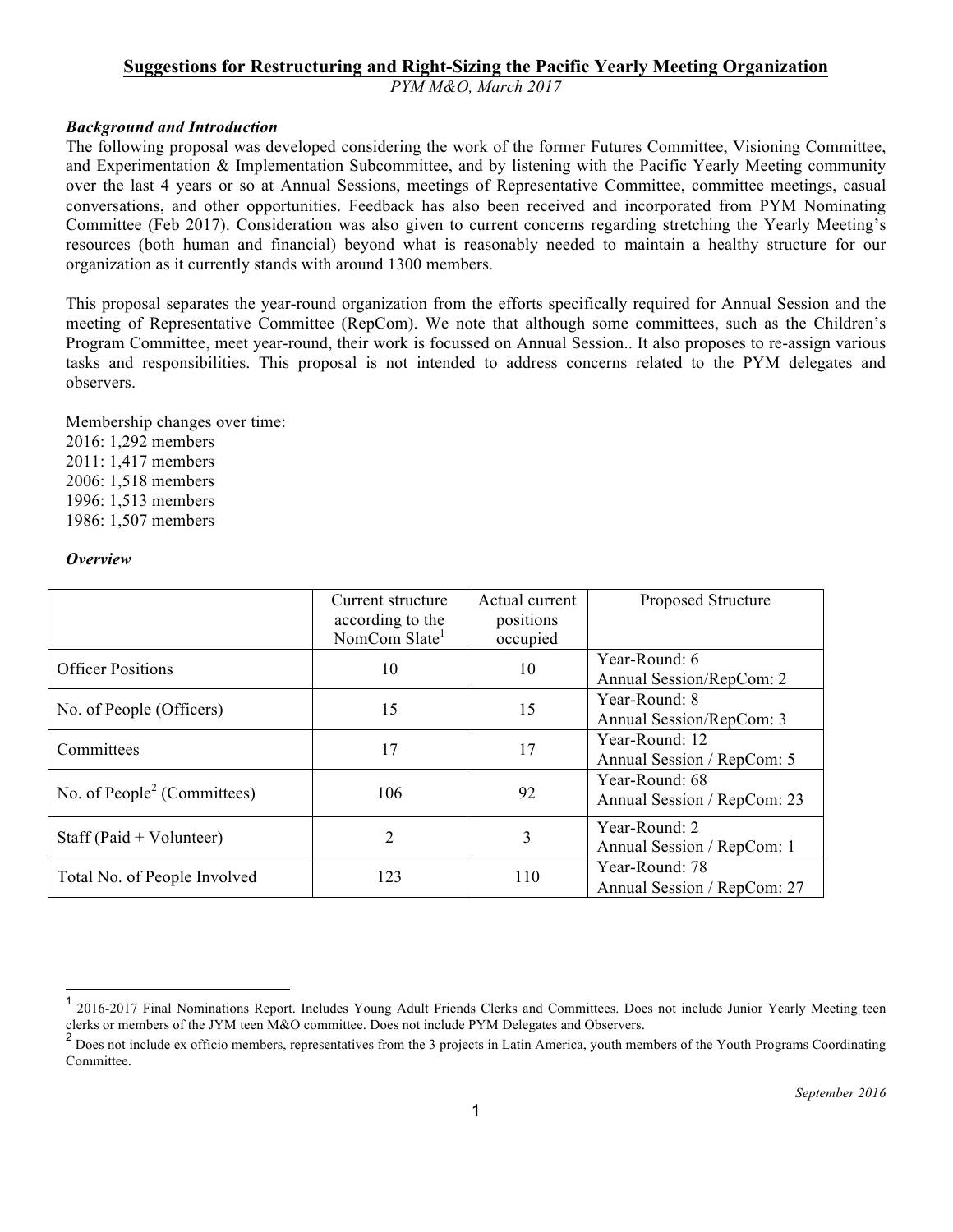# **Proposal<sup>3</sup>**

#### **Pacific Yearly Meeting (year-round)**

*Officers*

Presiding Clerk Assistant to the Clerk Historian / Archivist Statistical Co-Clerks Treasurer Assistant to the Treasurer (when requested) Young Adult Friends Co-Clerks

*Staff*

Youth Programs Coordinator Web Coordinator (currently volunteer)

*PYM Standing Committees*

| <b>Communications Committee</b>              | $5$ members + Web Coordinator + Asst. to the Clerk |
|----------------------------------------------|----------------------------------------------------|
| Discipline Committee                         | $6$ members + Historian/Archivist                  |
| <b>Finance Committee</b>                     | $6$ members + Treasurer + Statistical Co-Clerks    |
| Latin American Concerns Committee            | $5$ members $+3$ project reps                      |
| Ministry & Oversight Committee               | 9 members                                          |
| Naming Committee                             | 3 members                                          |
| Nominating Committee                         | 9 members                                          |
| Peace & Social Order Committee               | 5 members + CPQM & SCQM PSO + relevant delegates   |
| Unity with Nature Committee                  | 5 members                                          |
| <b>Youth Programs Coordinating Committee</b> | 6 members $+4$ youth                               |
| <b>Holding Corporation</b>                   | $6$ members + Treasurer + Presiding Clerk          |
|                                              |                                                    |

## **Annual Session / Representative Committee**

| <i>Officers</i>                                                              |                                |                                                             |  |  |
|------------------------------------------------------------------------------|--------------------------------|-------------------------------------------------------------|--|--|
|                                                                              | Recording Clerks               |                                                             |  |  |
| Registrars                                                                   |                                |                                                             |  |  |
|                                                                              | Reading Clerk                  |                                                             |  |  |
| Staff                                                                        |                                |                                                             |  |  |
|                                                                              | Children's Program Coordinator |                                                             |  |  |
| Committees                                                                   |                                |                                                             |  |  |
|                                                                              | Arrangements Committee         | $6$ members + Registrars                                    |  |  |
|                                                                              | Epistle Committee              | 3 members (this committee is created each spring by $M&O$ ) |  |  |
|                                                                              | Children's Program Committee   | $5$ members + Program Coordinator                           |  |  |
| Junior Yearly Meeting Adult Committee 5 members + Youth Programs Coordinator |                                |                                                             |  |  |
|                                                                              |                                |                                                             |  |  |

## **Committees to be laid down**

Secretariat Committee - tasks currently assigned will be folded into Communications Committee Site Committee - tasks currently assigned will be folded into Arrangements Committee Religious Education for Children Committee - becomes a subcommittee of Ministry & Oversight

 $^3$  Includes Young Adult Friends. Does not include JYM Teen Clerks or M&O Committee.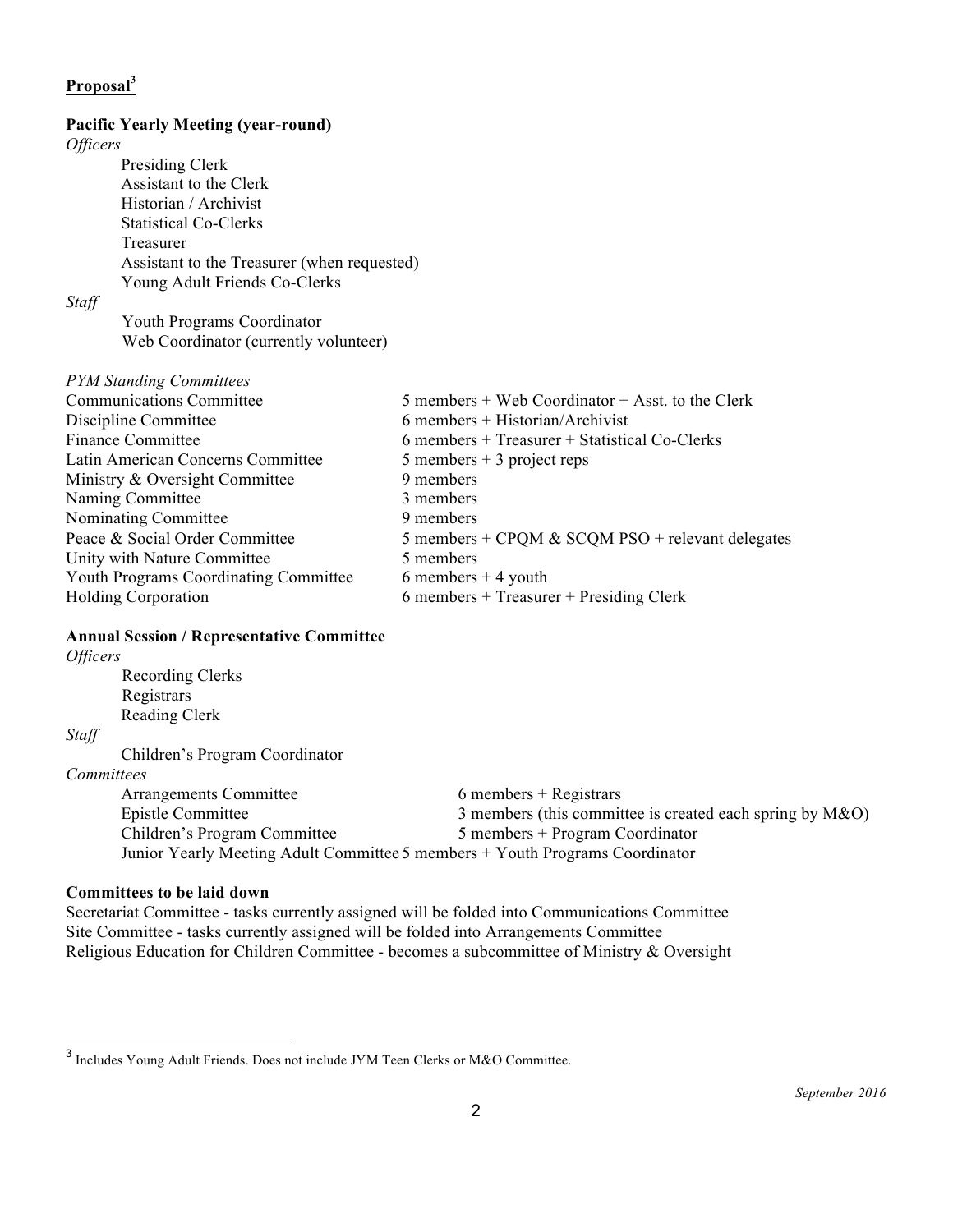Here's another way to look at it: (highlighted officer/committees are not nominated by Nominating Committee) *(see notes below)*

| <b>Current Officer / Committee Roster</b>                | Proposal                                             |
|----------------------------------------------------------|------------------------------------------------------|
| Presiding Clerk                                          | no change                                            |
| Assistant to the Clerk                                   | no change                                            |
| <b>Arrangements Clerks</b>                               | incorporate into Arrangements Committee under Annual |
|                                                          | Session/RepCom                                       |
| Historian-Archivist                                      | no change                                            |
| Reading Clerk                                            | only required for Annual Session/RepCom              |
| <b>Recording Clerks</b>                                  | only required for Annual Session/RepCom              |
| Registrars                                               | Move to Annual Session/RepCom                        |
| <b>Statistical Clerks</b>                                | no change                                            |
| Treasurer                                                | no change                                            |
| Assistant to the Treasurer (when requested)              | no change                                            |
| Young Adult Friends Clerks                               | no change                                            |
| Ministry & Oversight Committee (9 members)               | no change                                            |
| Children's Program Committee (6 members) + current       | only required for Annual Session/RepCom; 5 members + |
| and past program coordinators                            | current and past program coordinators                |
| Discipline Committee (6 members) + Historian-            | no change                                            |
| Archivist                                                |                                                      |
| Finance Committee (6 members)                            | no change                                            |
| Holding Corporation (6 members) + Treasurer              | no change                                            |
| Junior Yearly Meeting Adult Committee (6 members) +      | only required for Annual Session/RepCom; 5 members + |
| Youth Programs Coordinator                               | Youth Programs Coordinator                           |
| Latin American Concerns Committee $(5-9$ members $) + 3$ | $5$ members + 3 representatives for the projects     |
| representatives for the projects                         |                                                      |
| Peace & Social Order Committee (9 members) + CPQM        | 5 members + QM PSO clerks + 1 PYM delegate for each  |
| & SCQM PSO clerks, 1 PYM FCNL rep, PYM FCL rep           | relevant organization                                |
| Religious Education for Children Committee (9            | becomes a subcommittee of Ministry & Oversight as a  |
| members)                                                 | Religious Education Committee                        |
| Secretariat Committee (3 members) + Asst. to the Clerk   | folds into the Communications Committee              |
| Site Committee (6 members) + Arrangements Clerks         | lay down, but tasks folded into Arrangements         |
|                                                          | Committee                                            |
| Unity with Nature Committee (9 members)                  | 5 members                                            |
| Youth Programs Coordinating Committee (6 members +       | no change                                            |
| 4 youth members)                                         |                                                      |
| Nominating Committee (9 members)                         | no change                                            |
| Naming Committee (3 members)                             | no change                                            |
| Young Adult Friends Arrangements Committee               | only required for Annual Session/RepCom              |
| Young Adult Friends Spiritual Nurture                    | no change                                            |
| Epistle Committee (3 members)                            | no change                                            |
|                                                          |                                                      |
| <b>New Additions</b>                                     |                                                      |
| Arrangements Committee                                   | $6$ members + Registrars                             |
| <b>Communications Committee</b>                          | $5$ members + Web Coordinator + Asst. to the Clerk   |